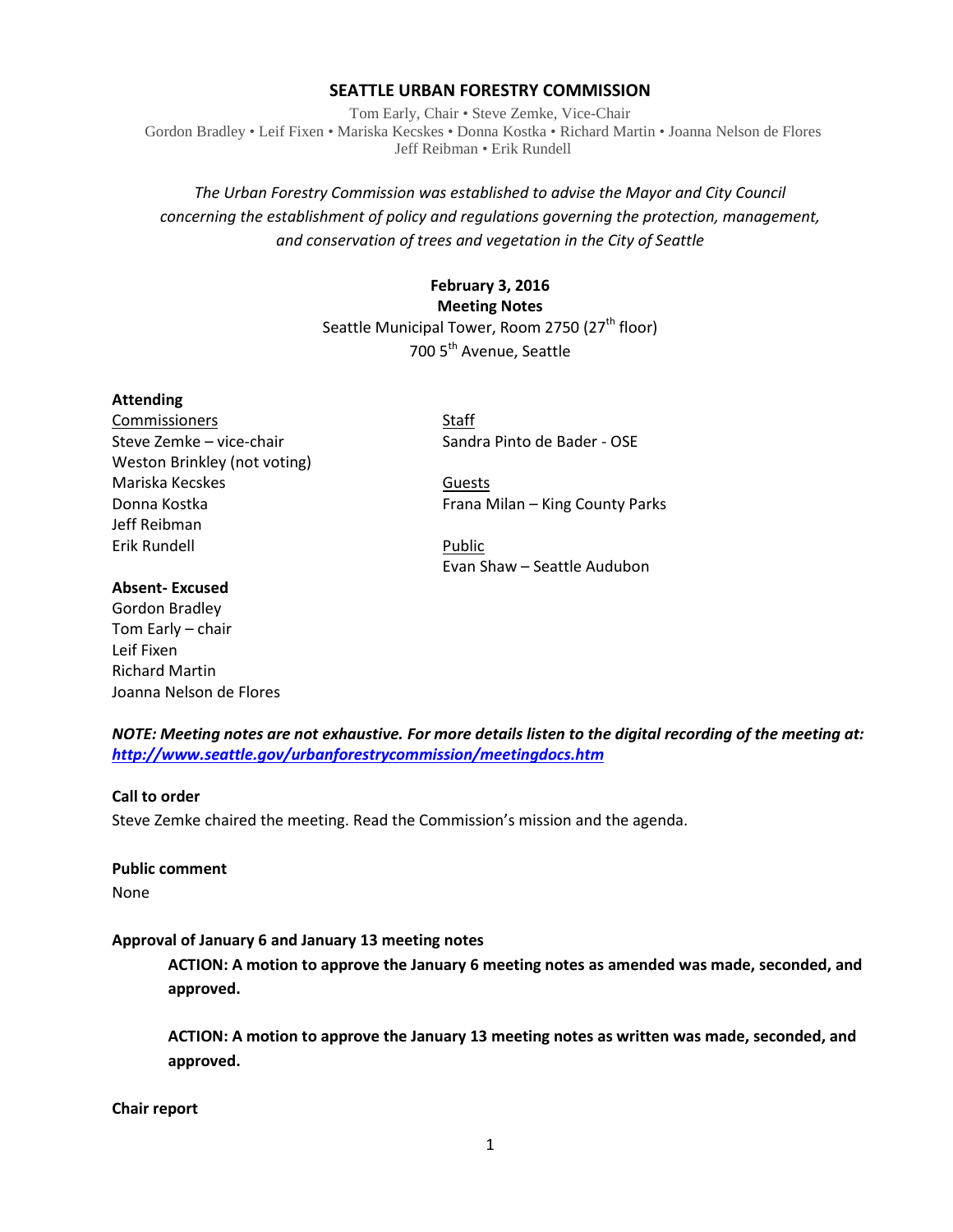The hearing examiner agreed with the group challenged Parks' DNS.

## **King County Million Trees Campaign – Frana Milan (King County)**

Frana Milan - King County Parks. King County recently adopted the Strategic Climate Action Plan (SCAP). The plan focuses on reducing GHG emissions and to prepare for impacts. The overall goal of the SCAP is to achieve 80% reduction in GHGs by 2050. She has been talking to people looking for partners for their million trees campaign.

Key themes of the plan:

- Elevate partnerships
- Address multiple benefits of climate action
- Integrate equity and social justice

## SCAP goal area 5

Forestry and Agriculture.

"Plant one million native trees between 2015 and 2020 and develop a sustainable 30-year plan to maintain and enhance tree cover countrywide that identifies specific approaches, including public and private partnerships, geographic focus areas, and number of trees." Page 93

The one million number came from a marketing perspective and considering that KC already plants between 60,000 to 80,000 trees per year and they think that if they can stretch themselves to plant 100,000 they could comply with 50% of the goal. They don't know how many trees there currently are in the County. They also do not track survival rate of trees they plant.

Why one million trees?

- Carbon sequestration
- Resilient forests
- Clean air and water
- Public health
- Livable communities

One million trees campaign:

- collaborate with public, civic, and private partners
- Amplify existing efforts
- Leverage resources
- Raise awareness
- Develop tools for reporting, monitoring, ongoing stewardship

## Why partner?

- Access to additional resources
- Develop efficiencies
- Engage new audiences
- Diminish barriers
- Increase impact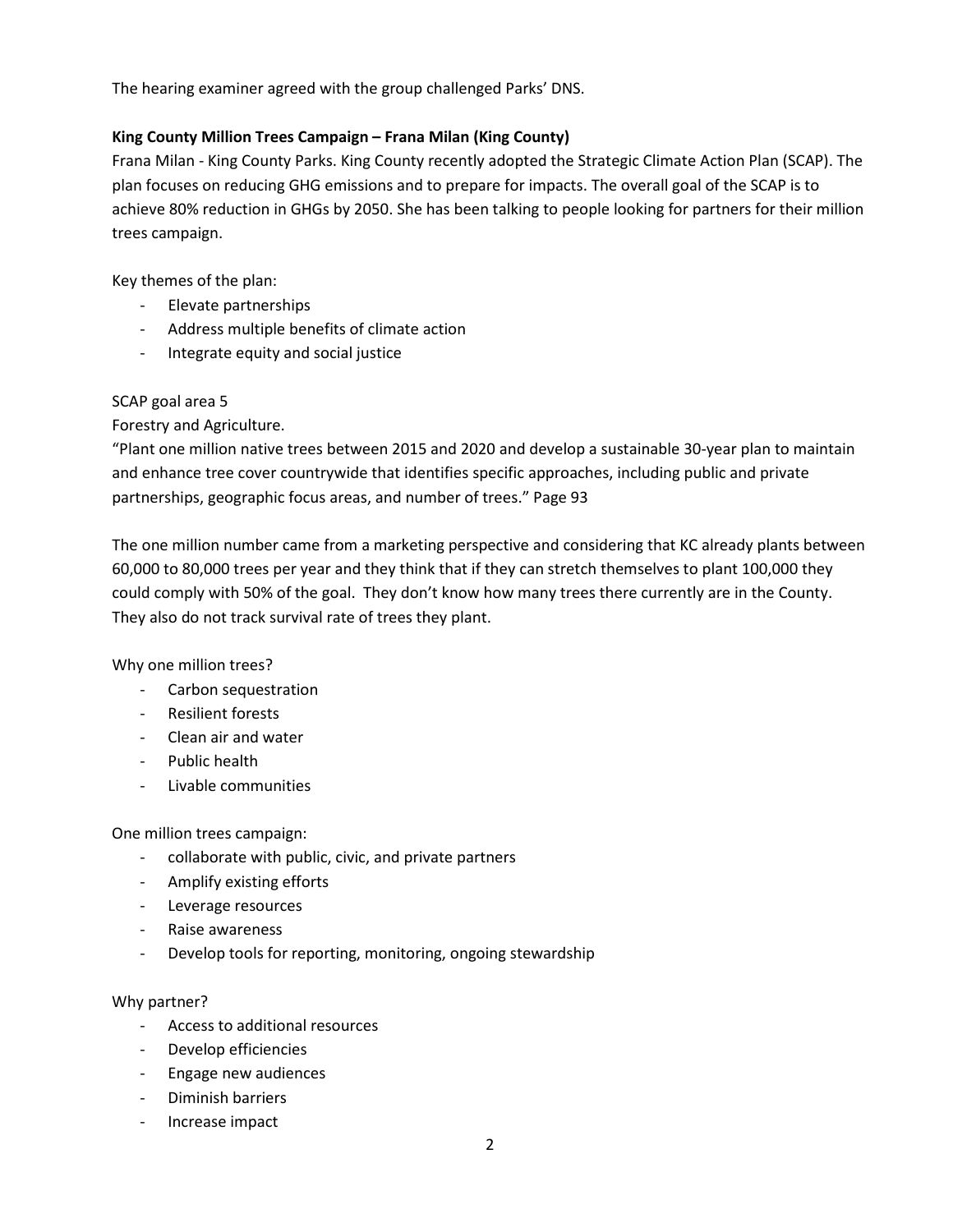What does it mean to partner?

- Shape the regional alliance: criteria, branding, tools, promotional activities
- Contribute expertise to urban forestry in King County: carbon accounting, urban forest science, tree/forest stewardship
- Participate in your community: track planting, organize activities, engage residents, cultivate new partners.

One goal, many places

- Street trees
- Forest restoration
- Public parks and green spaces
- Green stormwater infrastructure
- New development
- Private forestland
- Backyards

## One goal, many actions

- Volunteer service days
- Mini-grants to orgs
- Social media promotions
- Green Cities Partnership
- Landscape scale research
- Shared stewardship
- Group purchasing
- Carbon offsets

## Next steps:

- Cultivate partners and secure commitments
- Facilitate partnership committee
- Develop brand, public materials, tracking mechanisms
- Plan big hullabaloo to launch campaign (April is Earth Month)
- Plant, plant, plant
- Rinse and repeat

Frana asked the UFC to support the effort.

## UFC question/comment:

Seattle has a goal to get to 30% canopy cover from 24% by 2037. Recorded plantings are a few thousand a year but we don't know how many trees are lost every year. We have in the Comp Plan a no net loss of canopy statement. Steve's projections were that we were not going to reach our goal, based on his extrapolation on calculations made by Portland, OR.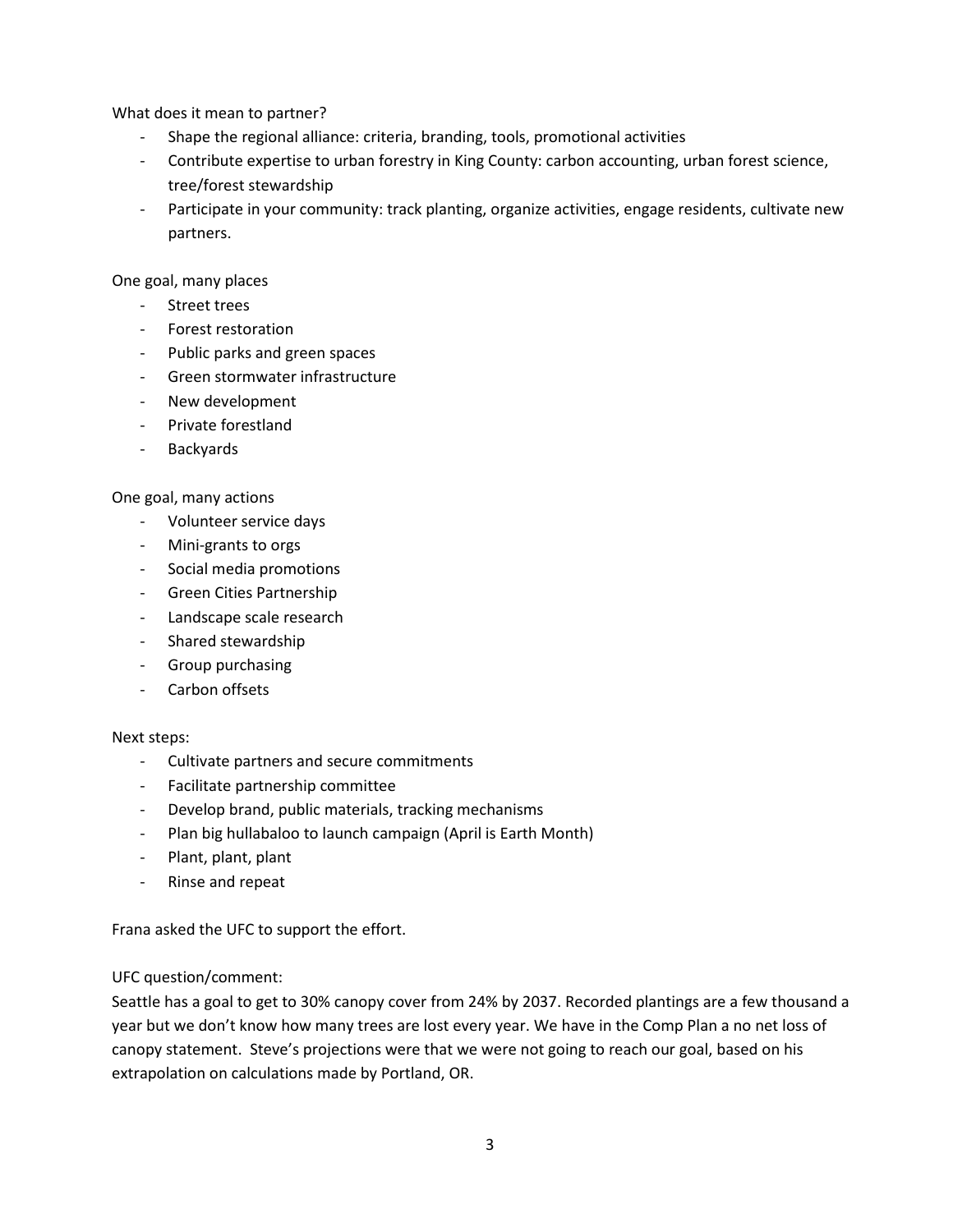One of the first things that need to be done is to get a canopy cover assessment for King County to figure out what a million trees would look like. It would be good to have a coordinated effort.

Answer: the assessment of tree canopy in King County is part of a larger vision of what is needed in King County. This campaign is just a beginning and they still need to figure out what the right number is. They want to bring partners around the table to create a strong collaborative.

UFC question/comment: It's not just the number of trees but the type of tree, the size of trees. The larger the tree the more benefits it provides. Canopy includes a three-dimensional component.

UFC question/comment: Do you have a breakdown of targets? Answer: that will be figured out when the partners are around the table.

UFC question/comment: is the County dedicating money to this effort? Answer: this goal encompasses a variety of groups. The County is currently going through their biennial budget cycle.

UFC question/comment: how many staff is KC willing to dedicate to this effort? Answer: they have 25,000 acres of forested lands and it needs staff support.

UFC question/comment: what would be the source of the funds? A new Levy? Answer: that is something to be figured out. The current King County Parks levy expires in 2019.

UFC question/comment: will the County develop more specific goals once some of these questions have been answered? The concern is to have a goal that is only about putting stems on the ground and not have further goals to make sure those trees survive and are maintained. Answer: yes. That will be part of the long-term goal.

UFC question/comment: the timeline is already in a crunch. The goal encompasses 2015-2020 and we are already in 2016.

Answer: when we were planning the SCAP was to set bold goals.

UFC question/comment: how much of the GHG are attributed to trees? What's the goal for tree planting between 2020 and 2050?

UFC question/comment: KC will need to full support of the mayors and councils of all cities. Commissions like the UFC can only recommend. It's also important to set a goal that can be accomplished because if it's not accomplished it will discourage participants.

UFC question/comment: will there be an equity assessment? In paper it sounds great but there is the reality that unless there is a strategic effort, new resources and trees will likely end up in communities that have historically benefited.

Answer: there is a lot of opportunity to incorporate RSJI principles and planning into the project.